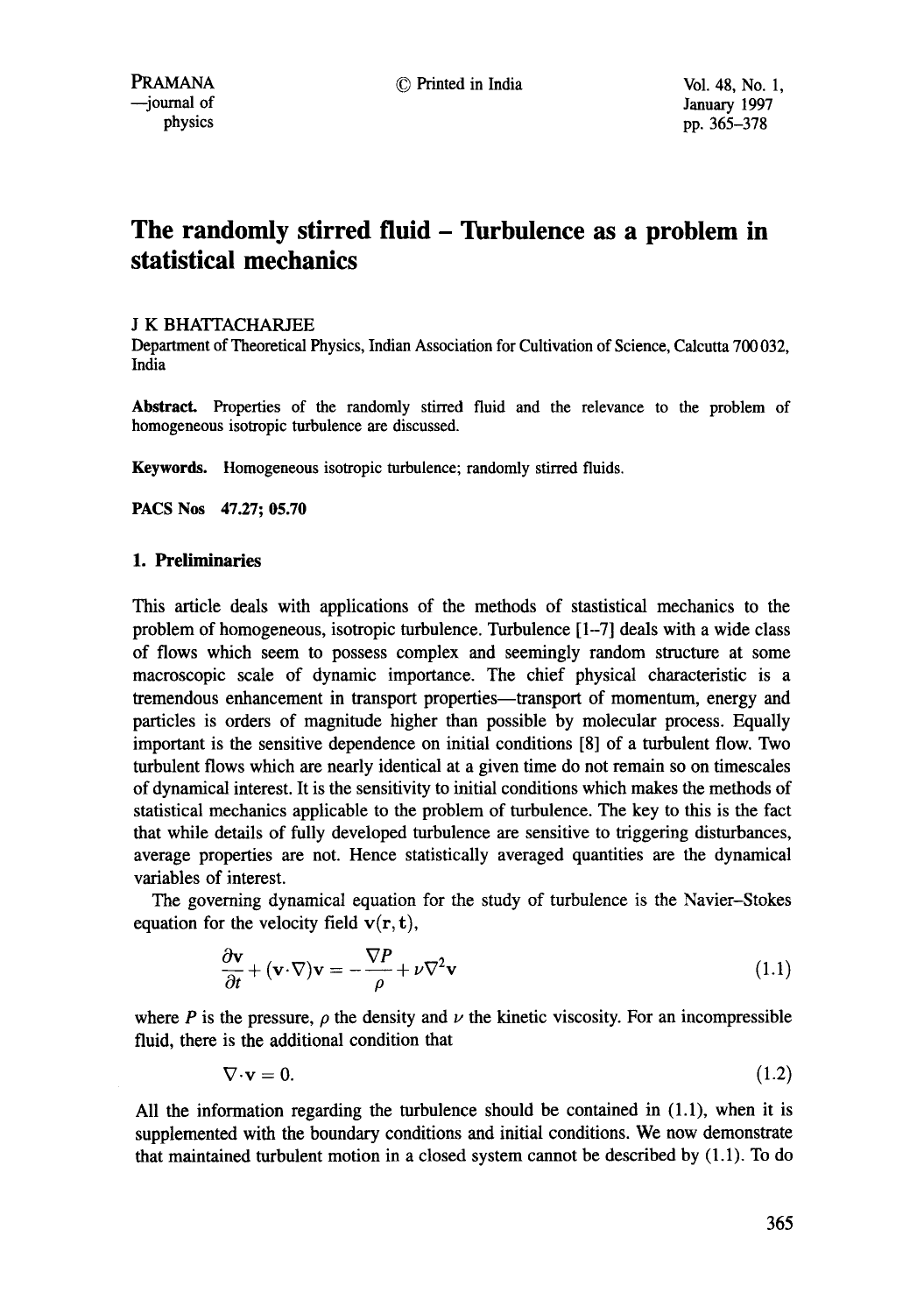so, we take the scalar product of (1.1) with v and integrate over all space. It is straightforward to demonstrate that if the velocity vanishes on all the enclosing boundaries, then

$$
\frac{\mathrm{d}}{\mathrm{d}t} \int v^2 \mathrm{d}^3 r = -2v \int \mathrm{d}^3 r \left[ \frac{\partial v_\alpha}{\partial x_\beta} \frac{\partial v_\alpha}{\partial x_\beta} \right] \tag{1.3}
$$

and since the rate of change is always negative, motion has to cease at  $t = \infty$ . Thus, it is necessary to augment the right hand side of  $(1.1)$ , by a force f, which feeds energy into the system. We will endow this force f, in what follows, with statistical property.

Even if the flow is not bounded, it is natural to think of an additional force, if we are worrying about the dynamics of the fluctuating part of the velocity field. To see this, we decompose the total velocity field as

$$
\mathbf{v}(\mathbf{r},t) = \mathbf{V}(\mathbf{r}) + \mathbf{u}(\mathbf{r},t) \tag{1.4}
$$

where  $V$  is a mean flow and  $u$  is a fluctuating field of zero mean. In other words,  $\langle \mathbf{v}(\mathbf{r}, t) \rangle = \mathbf{V}(\mathbf{r})$ , where the prescription for taking averages will have to be provided. If we insert the above decomposition into the Navier-Stokes equation for incompressible flow, then we arrive at

$$
\frac{\partial u_i}{\partial t} = \nu \nabla^2 u_i + \nu \nabla^2 V - \frac{\partial P}{\partial x_i} - \frac{\partial p}{\partial x_i} - \frac{\partial}{\partial x_j} (V_i V_j + u_i u_j + V_i u_j + V_j u_i) \qquad (1.5)
$$

(note that pressure has been decomposed as  $\bar{P} + p$ ).

Statistical average yields

$$
\nu \nabla^2 V - \frac{\partial \bar{P}}{\partial x_i} = \frac{\partial}{\partial x_j} (V_i V_j + \langle u_i u_j \rangle)
$$
 (1.6)

and thus

$$
\frac{\partial u_i}{\partial t} + \frac{\partial}{\partial x_j} (u_i u_j) = -\frac{\partial p}{\partial x_i} + \nu \nabla^2 u_i + f_i,
$$
\n(1.7)

where

366

$$
f_i = -\frac{\partial}{\partial x_j} (V_i u_j + V_j u_i + u_i u_j - \langle u_i u_j \rangle).
$$
 (1.8)

The fluctuating velocity field thus experiences an extra force coming mainly from the mean flow. It is this interaction of the fluctuating part with the mean flow that sustains the turbulence.

Now, about the averaging process. The available averages are space averages, time averages and ensemble averages. Spatial averages make sense only if scales over which the turbulence is homogeneous or approximately so are much larger than the scale of turbulent fluctuations. Similarly, the time averaging is useful if the time over which the turbulence is statistically stationary is longer than the time for turbulent fluctuations. Experiments usually deal with time averages obtained by using a local probe. The third average is the ensemble average where the average is taken over different realizations of the turbulent field. This ensemble averaging makes sense and can be equal to the time

# *Pramana - J. Phys.,* **Vol. 48, No. 1, January 1997 (Part I) Special issue on "Nonlinearity & Chaos in the Physical Sciences"**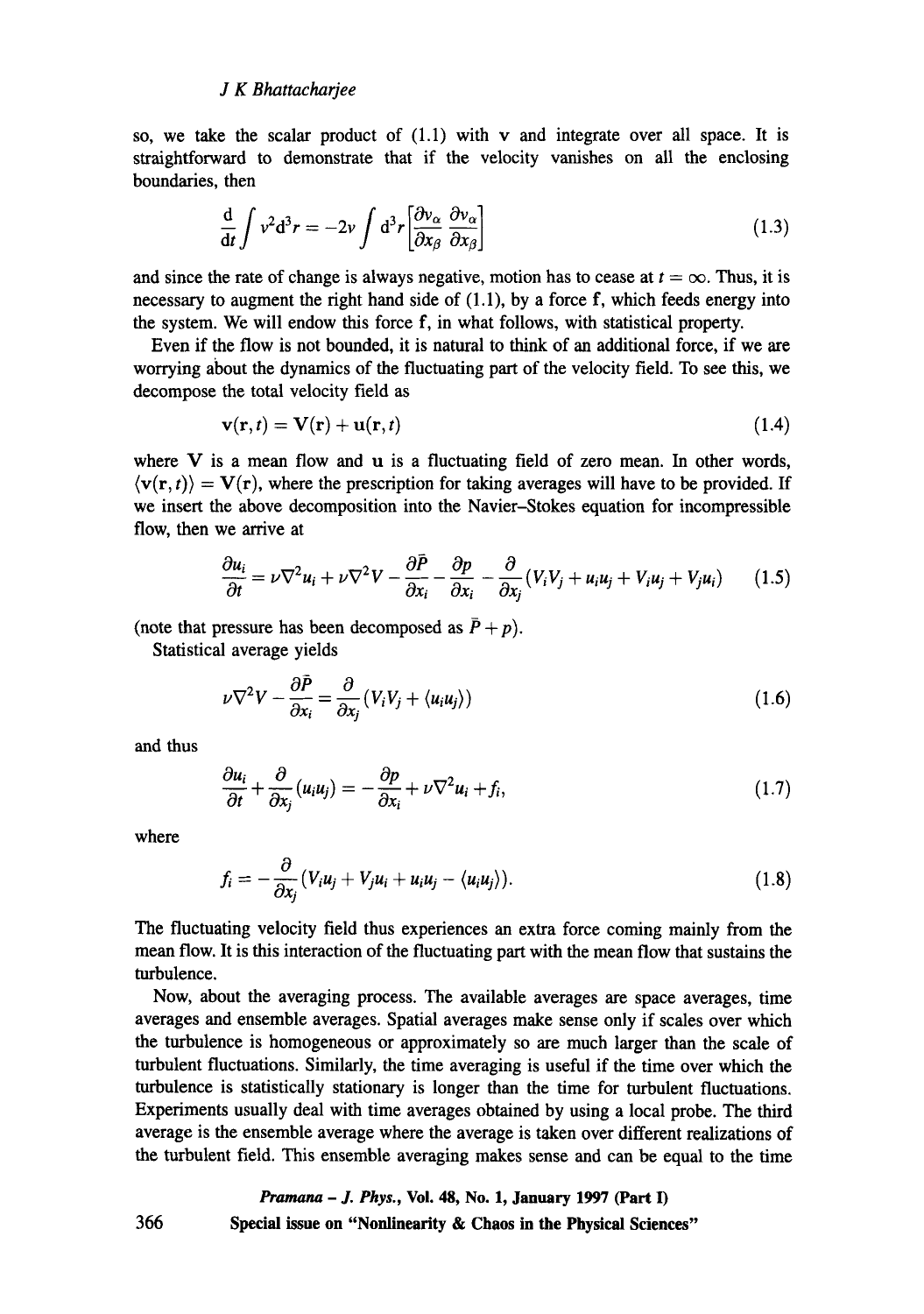#### *Randomly stirred fluid*

averaging because of the sensitive dependence on the initial conditions which makes the turbulent flow strongly mixing and ergodic. However, this would imply the existence of a stable asymptotic stationary state. It is likely that such a state exists but its existence has not been proven.

We now return to  $(1.7)$  and try to specify the properties of f. To ignore the questions of boundary conditions, mean flow, initial conditions etc., we make f a random force. We then need to specify the correlations of f. To do this, we need to keep in mind that the role of f is to supply energy at large length scales—preferably near the boundaries. If  $\bar{\epsilon}$  is the rate per unit time, per unit mass at which energy is injected into the system and  $k_0$  is a small wavenumber  $(k_0 \sim O(L^{-1}))$ , L being the system size), then a possible prescription for the correlation is (note, dimension of  $\bar{\epsilon}$  is  $L^2/T^3$ , L and T being scales for length and time)

$$
\langle f_i(\mathbf{k},\omega)f_j(\mathbf{k}',\omega')\rangle = \bar{\epsilon}\frac{P_{ij}(k)}{k^{D-2}}\delta(k^2-k_0^2)\delta^D(\mathbf{k}+\mathbf{k}')\delta(\omega+\omega'). \tag{1.9}
$$

In the above  $P_{ij}(k)$  is the projection operator which ensures that  $\nabla \cdot \mathbf{f}=0$   $[P_{ij}(k)=$  $\delta_{ij} - (k_i k_j / k^2)$ , *D* is the dimensionality of space and the factor  $k^{D-2}$  is required to maintain the correct dimensions. We now use the approximation that instead of being strictly zero for  $k > k_0$  as required by the  $\delta$ -function in (1.9), the correlation will fall off as a power law  $f(k)$  expressed by

$$
f(k) = k^{2-y} \tag{1.10}
$$

to write the correlation of (1.9) as

$$
\langle f_i(\mathbf{k}, \omega) f_j(\mathbf{k}', \omega') \rangle = \frac{D_0}{k^{D-4+\gamma}} P_{ij} \delta^D(\mathbf{k} + \mathbf{k}') \delta(\omega + \omega')
$$
(1.11)

with y taken to be an arbitrary parameter. We thus arrive at the randomly stirred model [9] of De Domincis and Martin [10, 11]. The question arises if this model is to describe fully developed turbulence, then is there a special value of y.

To address the issue of what value of y is relevant, we need to discuss correlation functions, energy spectrum, inertial range [12] etc. To begin with, let us consider the velocity correlation function  $C_{ij}(k,\omega)$  defined as

$$
C_{ij}(k,\omega) = \frac{\langle v_i(\mathbf{k},\omega)v_j(\mathbf{k}',\omega')\rangle}{\delta^D(\mathbf{k}+\mathbf{k}')\delta(\omega+\omega')}
$$
  
=  $C(k,\omega)P_{ij}(k)$  (1.12)

The expectation value is taken over the probability distribution associated with the noise in the randomly stirred model introduced above. The total energy in the turbulence field is given by  $\int d^D k d\omega C(k, \omega)$  and the energy spectrum  $E(k)$  is defined as

$$
\int E(k)dk = \int d^D k \, d\omega \, C(k,\omega). \tag{1.13}
$$

A dimensional analysis yields the scaling behaviour of  $E(k)$  in what is known as the inertial range. The inertial range encompasses k-values which are neither too small, nor too big. The small k-values correspond to the length scales at which the forcing occurs and energy is injected into the system. The large  $k$ -values correspond to small length scales where the molecular viscosity is important and dissipates the injected energy. The

> *Pramana - J. Phys.,* **Vol. 48, No. 1, January 1997 (Part I) Special issue on "Nonlinearity & Chaos in the Physical Sciences"** 367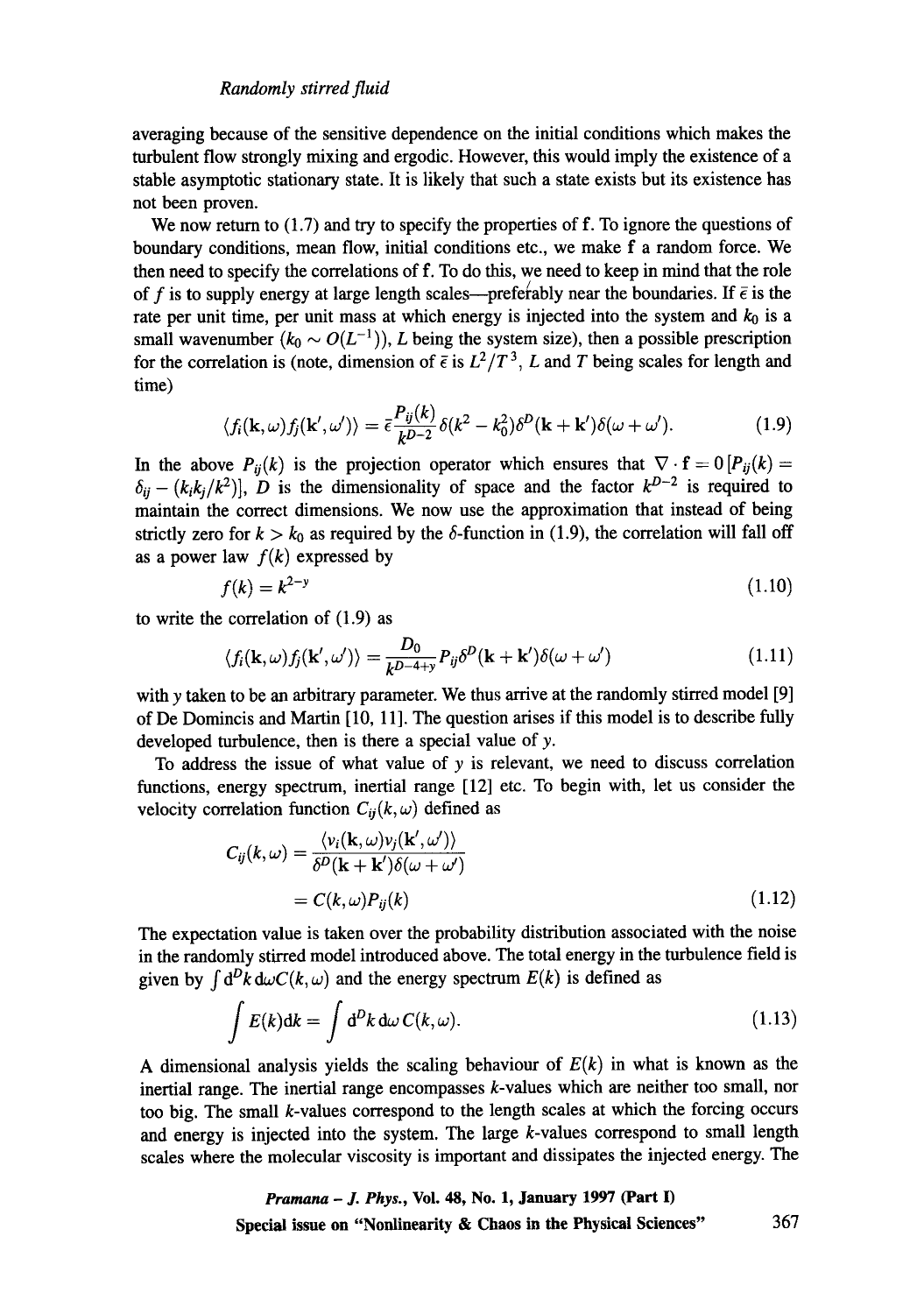result is a maintained stationary state where the energy flows from the large length scales to the short length scales at a constant rate, which is the  $\bar{\epsilon}$  introduced before. The main assumption is that in the inertial range  $E(k)$  is determined by  $\bar{\epsilon}$  and k and does not depend upon the phenomena at long or short length scales. This leads to

$$
E(k) = C_K \bar{\epsilon}^{2/3} k^{-5/3},\tag{1.14}
$$

where  $C_K$  is a universal number found to be somewhere between 1.5 and 2.0 in many experiments [13, 14]. If we use dimensional analysis to get the characteristic decay rate  $\Gamma$ in this stationary state, we find

$$
\Gamma(k) = \Gamma_0 \, \bar{\epsilon}^{1/3} k^{2/3} \tag{1.15}
$$

where  $\Gamma_0$  is another universal constant. It is clear from (1.13) and (1.14), that in three dimensions

$$
C(k) = \int C(k,\omega) d\omega \sim k^{-11/3}
$$
 (1.16)

In general, in D-dimensions,  $C(k) \sim k^{-(D+(2/3))}$ . To probe the energy transfer rate, let us write the Navier-Stokes equation  $((1.7))$ , in momentum space as

$$
u_i(k) + \nu k^2 u_i = \sum_{\mathbf{p}} M_{ijl}(\mathbf{k}) u_j(\mathbf{p}) u_l(\mathbf{k} - \mathbf{p}) + f_i(\mathbf{k})
$$
\n(1.17)

where

$$
M_{ijl}(\mathbf{k})=k_jP_{il}(\mathbf{k})+k_lP_{ij}(\mathbf{k})
$$

*and* 

368

$$
P_{ij}(k)=\delta_{ij}-\frac{k_ik_j}{k^2}.
$$

From (1.17), we have

 $\sim$ 

$$
\frac{\partial}{\partial t} \sum_{i} u_i^2(\mathbf{k}) + \nu k^2 \sum_{i} u_i^2(k) - f_i u_i(-\mathbf{k}) = \sum_{\mathbf{p}} M_{ijl}(\mathbf{k}) u_i(-\mathbf{k}) u_j(\mathbf{p}) u_l(\mathbf{k} - \mathbf{p})
$$
\n(1.18)

If we integrate over all  $k$  in (1.18), then

$$
\int d^D k \sum_{\mathbf{p}} M_{ijl}(-\mathbf{k}) \langle u_i(\mathbf{k}) u_j(\mathbf{p}) u_l(\mathbf{k}-\mathbf{p}) \rangle = 0
$$

in the stationary state. We define the quantity

$$
\prod(k) = \int_0^k d^D k' \sum_{\mathbf{p}} M_{ijl}(-\mathbf{k}) \langle u_i(\mathbf{k}') u_j(\mathbf{p}) u_l(\mathbf{k} - \mathbf{p}) \rangle, \qquad (1.19)
$$

which now stands for the rate at which energy is flowing from wavenumbers below  $k$  to wavenumbers above k. Kolmogorov picture asserts that  $\Pi(k)$  is independent of k.

We now turn to the randomly forced model. To find out how the relaxation rate  $\Gamma(k)$ scales with  $k$ , we use the effective viscosity argument of Heisenberg. In the inertial range,

*Pramana - J. Phys.,* **Vol. 48, No. 1, January 1997 (Part I)**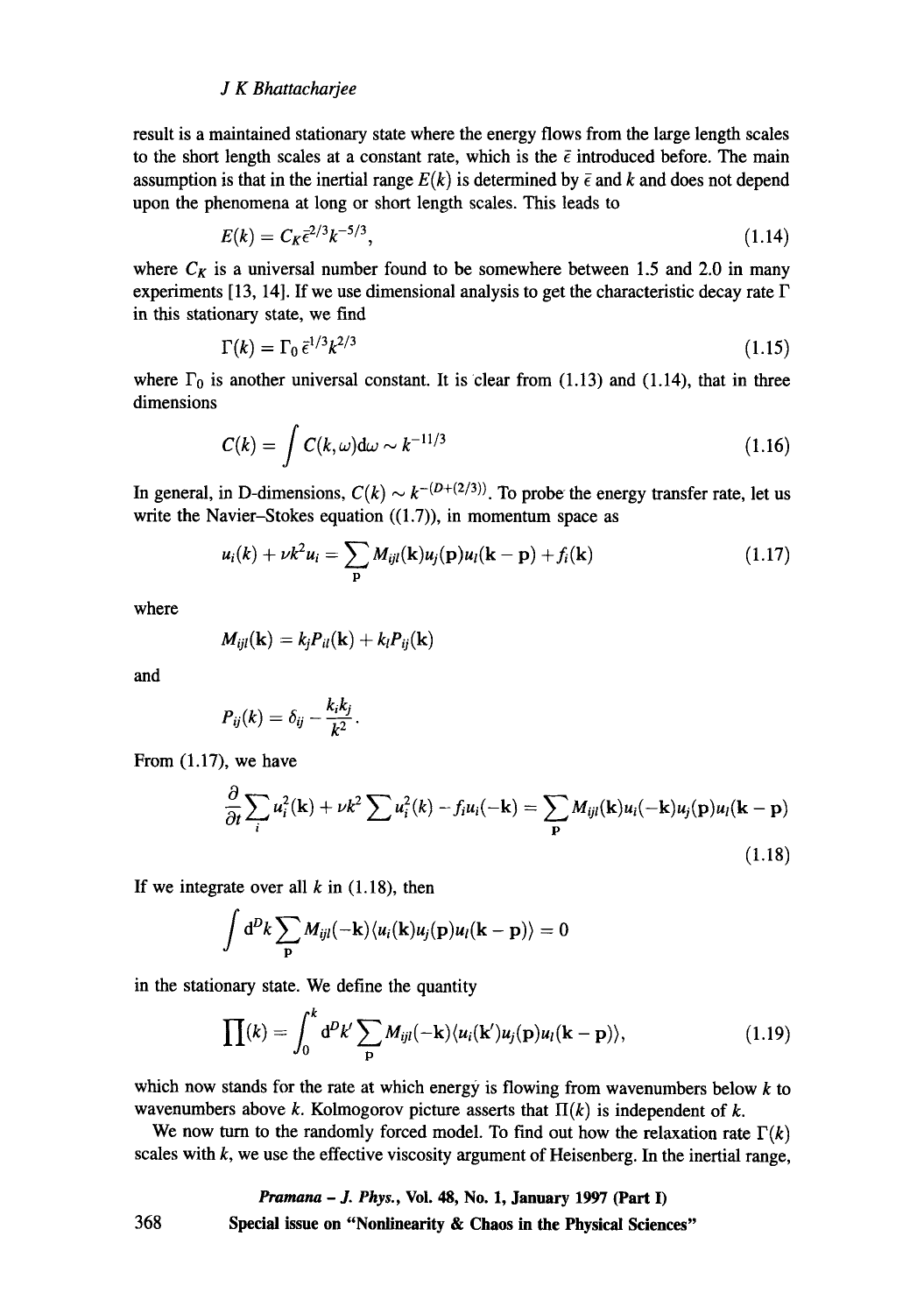where the non-linear term in Navier-Stokes equation is dominant, it is this non-linear term which gives rise to an effective scale dependent viscosity. Noting that the velocity field can be written as

$$
u_i(\mathbf{k},t) = \int d^D p \int dt' G_{in}(k,t-t') M_{nj} u_j(\mathbf{p},t') u_l(\mathbf{k}-\mathbf{p},t')
$$
(1.20)

the averaged effect of the non-linear term is clearly expressible as

$$
\int d^dpdt' M_{ijl}(\mathbf{k}) M_{mrs}(\mathbf{p}) u_s(\mathbf{k}) G_{jm}(\mathbf{p},t-t') \langle u_r(\mathbf{k}-\mathbf{p},t) u_l(-\mathbf{k}-\mathbf{p},t') \rangle.
$$

The Greens function  $G_{in}(\mathbf{p}, t - t')$  can be written as

$$
P_{jn} e^{-\sum (\mathbf{p})(t-t^{\prime})},
$$

where  $\sum(p)$  is the effective relaxation rate or the self energy in technical terms. The above expression then acquires the form

$$
\int d^D p \, \mathrm{d}t' M_{ijl}(\mathbf{k}) M_{mrs}(\mathbf{p}) P_{jm}(\mathbf{p}) P_{rl}(\mathbf{k} - \mathbf{p})
$$
  
×  $e^{-\sum (p)(t-t')} C(\mathbf{k} - \mathbf{p}, t - t') u_s(\mathbf{k}, t')$ 

where  $C(k - p, t - t')$  is the time Fourier transform of  $C(k - p, \omega)$ . Now  $C(q, \omega)$ , has the form  $q^{-D+4-y}[\omega^2 + \sum^2(q)]^{-1}$  and thus the last expression reduces to

$$
\int T_{is}(\mathbf{k},t-t')u_s(\mathbf{k},t')\mathrm{d}t'
$$

where the normalized trace of  $T_{is}(\mathbf{k}, t - t')$  is the effective relaxation rate, whose Fourier transform yields the frequency dependent rate  $\sum (k, \omega)$  as,

$$
\sum(k,\omega) = \int d^D p d\omega' M_{ijl}(\mathbf{k}) M_{mrl}(\mathbf{p}) P_{jm}(\mathbf{p}) P_{rl}(\mathbf{k} - \mathbf{p})
$$
  
×  $G(\mathbf{p}, \omega') C(\mathbf{k} - \mathbf{p}, \omega - \omega')$  (1.21)

Noting that  $\int C(k,\omega) d\omega \sim \left[\sum(k)\right]^{-1} k^{-D+4-y}$ , it is easy to see that power counting consistency of (1.21) gives

$$
\sum(k) \propto k^{2-(y/3)}.\tag{1.22}
$$

Turning to (1.19) using (1.20) and following an identical line of argument that led to (1.22), we find that  $\Pi(k) \sim k^{4-y}$ . Kolmogorov asserts that  $\Pi(k) = \bar{\epsilon}$  and hence one requires  $y = 4$  for the Kolmogorov picture of turbulence [15-18]. That raises the central question is the theory well behaved at  $y = 4$ ?

## **2. Technicalities**

Kolmogorov scaling and the randomly stirred Navier-Stokes equation would be completely compatible if (1.21) would yield in addition to the power counting

*Pramana - J. Phys.,* **Vol. 48, No. 1, January 1997 (Part I) Special issue on "Nonlinearity & Chaos in the Physical Sciences" 369**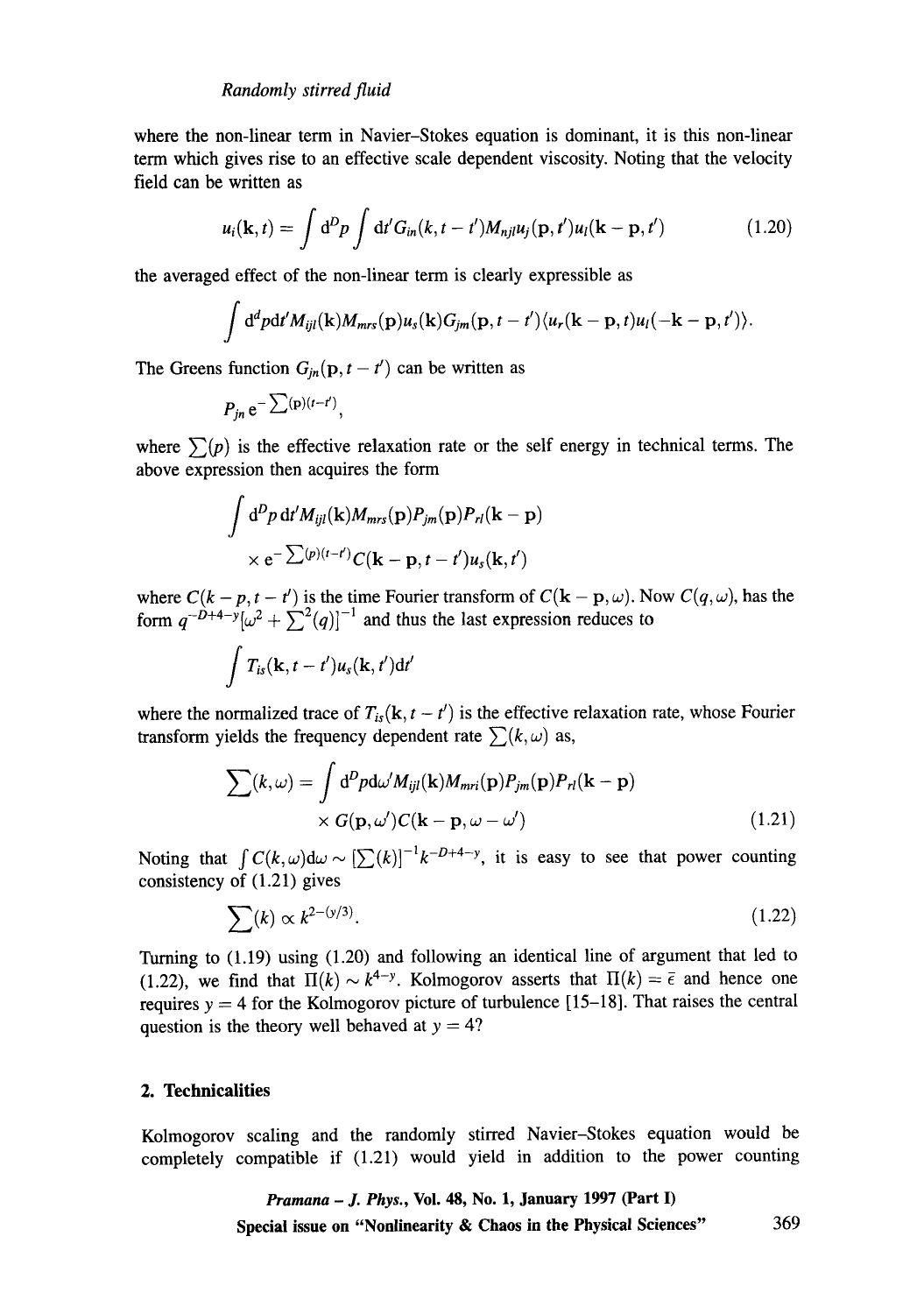consistency as demonstrated towards the end of the last section, a finite number for universal amplitude ratios. With vertex corrections not yielding any new power laws because of Galilean invariance, the problem of turbulence would reduce to calculating the universal numbers in a loop ordered perturbation scheme. We now demonstrate that there are technical problems with this. To exhibit this, we explore the integrand on the rhs of  $(1.21)$ . In particular, we probe the situation where the external momentum k is carried almost entirely by the propagator G and the momentum associated with the correlator C is very small. The zero frequency self energy can then be written as (suppressing projection operators and indices).

$$
\sum(k) \simeq \int d^{D}p d\omega' M(\mathbf{k}) M(\mathbf{k}) G(k,\omega') C(p,-\omega'). \qquad (2.1)
$$

Now,  $G^{-1}(k,\omega) = -i\omega' + \sum (k,\omega') \simeq \sum (k)$  as we cover the frequency range where  $\omega'$ matches  $p^{2/3}$  and hence is small compared to  $\sum(k)$ . Equation (3.1) thus becomes (for  $y = 4$ )

$$
\sum(k) \simeq \frac{M^2(k)}{\sum(k)} \int \frac{\mathrm{d}^D p}{(2\pi)^D} \frac{\mathrm{d}\omega}{2\pi} C(p,\omega)
$$

$$
\simeq \frac{M^2(k)}{\sum(k)} \frac{\mathrm{d}^D p}{(2\pi)^D} \frac{1}{p^{D+2/3}}.
$$
(2.2)

This integral diverges due to the zero-p range contribution and needs to be cut off at some low momentum  $k_0$ . The scaling solution is consequently no longer valid.

The above divergence comes from the very strong dynamical coupling between the eddies (fourier modes) with short wavelength and the eddies with long wavelength. This effect is spurious. The expected role of the large eddies is to simply transport the much smaller ones and not to have a strong dynamical coupling. This spurious effect was attributed to the use of the Eulerian picture and Kraichnan tried to remedy it by going into the Lagrange description. This removes the problem in principle but actual calculations are virtually impossible. A different approach was tried by Yakhot and Orszag who used the standard renormalization group technique to circumvent the problem. The idea was that one splits the velocity field into two parts-one with high momentum Fourier modes and the other with low momentum Fourier modes, integrates out the high momentum components and studies the effect of that on the low momentum ones. This leads to a new viscosity and after the usual rescalings of space, time and the velocity field a flow equation for the viscosity emerges. The fixed point of the flow corresponds to a scale dependent viscosity. By construction, this yields long wavelength, low frequency properties as stressed by Forster *et al. In the*  limit of extremely high Reynolds number, one is not particularly worried by this limitation. The process of integrating over the high momentum modes bypasses the difficulty that we encountered with the low-p divergence. We sketch the steps in the following:

(i) Split the velocity field as

370

$$
u_i(\mathbf{x}) = u_i^<(\mathbf{x}) + u_i^>(\mathbf{x})
$$

*Pramana - J. Phys.,* **Vol. 48, No. 1, January 1997 (Part I)**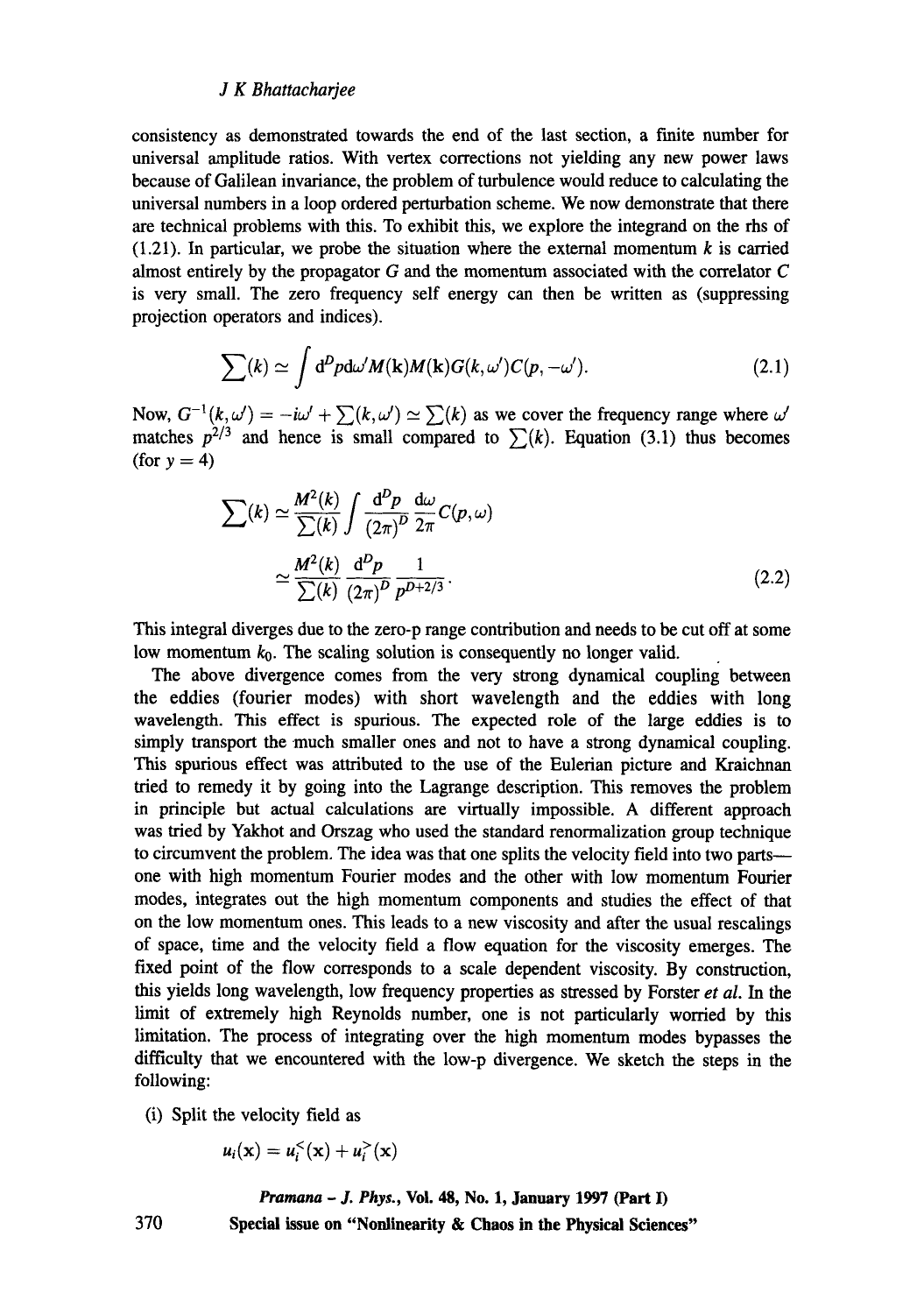where

$$
u_i^<(\mathbf{x}) = \sum_{p < \frac{\Lambda}{b}} u_i(\mathbf{p}) e^{i\mathbf{p}\cdot\mathbf{x}}
$$

and

$$
u_i^>(x)=\sum_{\substack{\wedge\\ \mathbf{b}}
$$

- (ii) Find the equations satisfied by  $u_i^<$  and  $u_i^>$ .
- (iii) Integrate perturbatively the equation for  $u_i^>$
- (iv) Insert the solution for  $u_i^>$  into the equation for  $u_i^<$  and find the equation of motion for  $u_i^{\lt}$ . The linear part gives  $\Delta \nu$ , the change in kinematic viscosity.
- (v) Rescale space and length and the velocity field, so that the new viscosity is given by

$$
\nu' = \nu b^{z-2} - 8b^{4-y-2z} F_0 k^{-2} \int_{p=\frac{A}{b}}^{p=\Lambda} \frac{d^D p}{(2\pi)} D \int \frac{d\omega}{2\pi} M_{\rho\beta\gamma}(\mathbf{k})
$$
  
 
$$
\times M_{\sigma\delta\gamma}(\mathbf{k}-\mathbf{p}) P_{\beta\delta}(\mathbf{k}-\mathbf{p}) P_{\sigma\rho}(\mathbf{p}) G(\mathbf{k}-\mathbf{p}-\omega) |G(\mathbf{p},\omega)|^2 p^{4-D-y}.
$$
 (2.3)

Requiring that the two terms on the rhs have the same dimensions ensures

$$
z = 2 - \frac{y}{3} \tag{2.4}
$$

and hence

$$
\nu(k) = \nu k^{-y/3} \tag{2.5}
$$

as in (1.22). Evaluating the integral in (2.3) in the limit of  $k \rightarrow 0$  gives

$$
\nu' = \nu \left[ 1 + \ln b \left( \frac{D_0}{2\nu^3} \frac{D-1}{D+2} \frac{S_D}{(2\pi)^D} - \frac{y}{3} \right) + \cdots \right] \tag{2.6}
$$

where  $S_D$  is the surface area of a D-dimensional sphere. The fixed point condition yields

$$
\frac{\nu^3}{D_0} = \frac{3}{2y} \frac{S_D}{(2\pi)^D} \frac{D-1}{D+2}
$$
 (2.7)

From (1.19), one can determine the value of  $D_0^2/\nu^3$  and thus  $D_0/\nu$  which sets the scale for the Kolmogorov spectrum is obtained. For  $y = 4$  and  $D = 3$ , one does find a value very close to the experimental results and similar success in calculating other universal numbers certainly indicates that this is a successful program.

The primary difficulties of this approach were pointed out by De Dominicis and Martin [10] at the time they introduced the model at the Kolmogorov limit i.e.  $y = 4$ , there are an infinite number of marginal operators and the self consistent perturbation theory has an infrared divergence at  $y = 3$ . In the last few years, both these effects have been investigated in a different context--the problem of growth by deposition of atoms on a substrate [19-22]. The existence of an infinite number of marginal operators and infrared divergences seem to change the roughening and the dynamical exponents of the problem

*Pramana - J. Phys.,* **Voi. 48, No. 1, January 1997 (Part I) Special issue on "Nonlinearity & Chaos in the Physical Sciences"** 371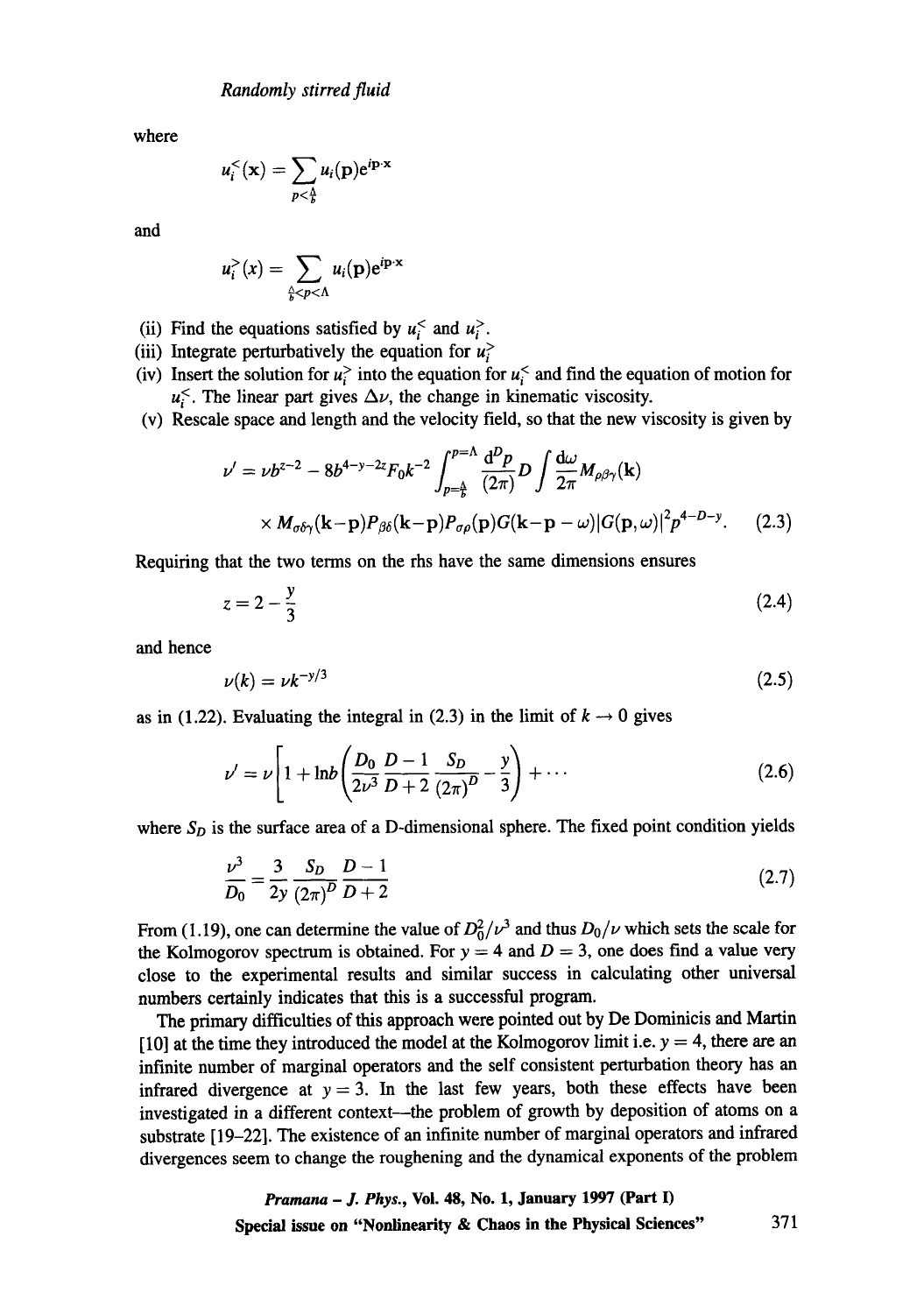[23-26]. Consequently, in spite of impressive numerical agreement with experiments, the renormalization group approach is somewhat suspect.

We now note that the infrared divergence that started the problem in the first place is caused by the strong dynamical coupling between small scale (large k-Fourier components) energy dissipating eddies and the large scale (small  $k$ -Fourier components) energy containing eddies. For the validity of Kolmogorov scaling, the small eddies should simply be advected by the large eddies without any dynamical coupling. Hence Kolmogorov scaling requires a screening [27, 28] of the interaction between the large and small Fourier coefficients. This is provided by viscoelasticity [29]. Turning to (1.21), we note that the effective self energy  $\sum (k,\omega)$  is strongly frequency-dependent for frequencies greater than  $\sum (k, 0)$ . If we write the k-dependence of the relaxation rate as

$$
\Gamma(k) = \Gamma_0 k^n \tag{2.8}
$$

and that of the equal time correlation function as

$$
C(k) = c_0 k^{-m} \tag{2.9}
$$

then dynamic scaling yields

$$
\sum(k,0)=\Gamma_0k^n\tag{2.10a}
$$

and

$$
\sum(k,\omega) = k^2(-i\omega)^{(2-n)/n} \quad \text{for } \omega \gg \Gamma(k). \tag{2.10b}
$$

The corresponding correlation function is

$$
C(k,\omega) = \frac{C(k)}{\sum(k)} \left[ \frac{1}{1 - i\omega/\sum(k,\omega)} + \frac{1}{1 + i\omega/\sum^{+}(k,\omega)} \right]
$$
(2.11)

for frequencies  $\omega$  such that  $\omega \tau_s \gg 1$ , where  $\tau_s$  is the sweeping time. Light scattering from the randomly stirred fluid under the right conditions [28] should be able to establish the validity of (2.11).

We now introduce the form of  $C(k, \omega)$  given above and using a Lorentzian  $G(k, \omega)$  i.e.,  $G(k,\omega) = -i\omega + \sum(k)$ , arrive at (see eq. (2.1))

$$
\sum(k) \sim \int \frac{\mathrm{d}^D p}{(2\pi)^D} \frac{C(p)}{\sum(p)} \left[ 1 + \frac{\sum(\mathbf{k} - \mathbf{p})}{\sum(p, \omega = -i \sum(\mathbf{k} - \mathbf{p}))} \right]^{-1} . \tag{2.12}
$$

If we now explore the region of the integrand where  $p \rightarrow 0$ , then

$$
\sum(k) \sim \int \frac{\mathrm{d}^D p}{(2\pi)^D} \frac{C(p)}{\sum(p)} \left[ 1 + \frac{\sum(k)}{p^2 [\sum(k)]^{(n-2/n)}} \right]^{-1}
$$

$$
\sim \int \frac{\mathrm{d}^D p}{(2\pi)^D} \frac{C(p)}{\sum(p)} p^2
$$

$$
\sim \int \frac{\mathrm{d}^D p}{(2\pi)^D} C(p) p^{2-n} \tag{2.13}
$$

*Pramana - J. Phys.,* **Vol. 48, No. 1, January 1997 (Part I)** 

**Special issue on "Nonlinearity & Chaos in the Physical Sciences"** 

372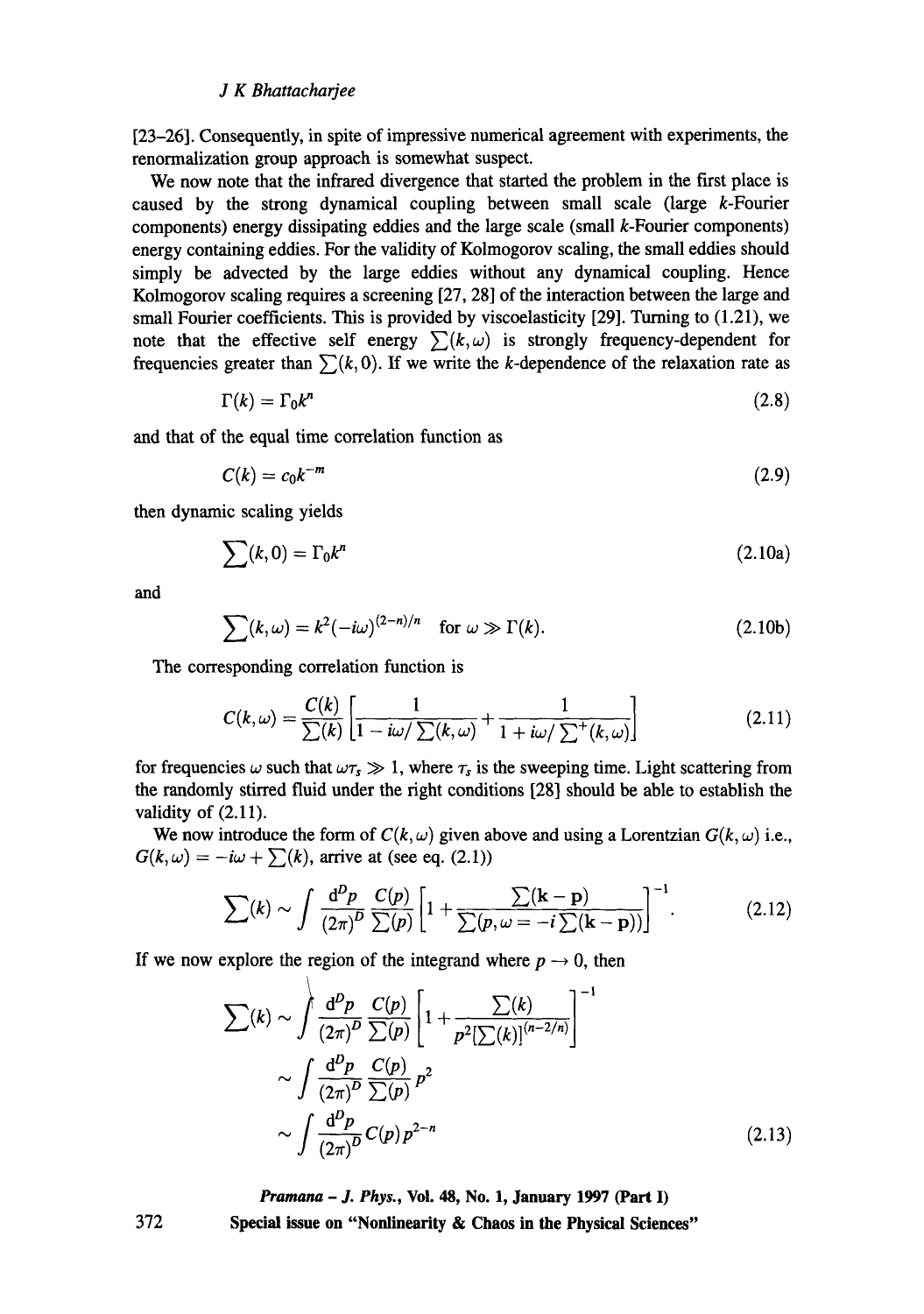The infrared divergence now occurs for  $m + n > D + 2$ . For the Kolmogorov case of  $m = 11/3$  and  $n = 2/3$  in  $D = 3$  one is safe.

The above manipulations bear some similarity (in the final results) to the quasi-Lagrangian [30] approach advocated by Belinicher and L'vov [31, 32]. This has recently been taken up again by L'vov and Procaccia [33] who work entirely in coordinate space to show that the Kolmogorov spectrum does lead to a finite theory in the perturbative analysis of the forced Navier-Stokes equation.

In all our considerations so for, dimensionality plays a very minor role. The exponent  $z$ is independent of dimension while the exponent  $n$  carries a trivial dependence on dimensionality. This implies that one may possibly consider a one dimensional randomly stirred model and pick up the features that we have talked about so far. In one dimension it is convenient to consider Burger's equation which is our Navier-Stokes equation without the pressure tenn. For the incompressible flows that we were dealing with, the pressure term simpy modified the coupling constant associated with the nonlinear term and hence did not cause any qualitative change. Dropping it and considering the randomly stirred Burgens equation is one dimension is not going to cause any qualitative changes in the central problem. Thus

$$
\dot{u} + u \frac{d}{dx} u = \nu \nabla^2 u + f \tag{2.14}
$$

with

$$
\langle f(x,t)f(x',t')\rangle = D_0k^{-1+\nu-4}\delta(x-x')\delta(t-t')
$$
\n(2.15)

is expected to capture the essential features of fully developed Kolmogorov turbulence for  $y = 4$ , there is an additional complication. Without the drive f, Burgers equation is known to have coherent structures in the form of shock waves [34]. To see Kolmogorov scaling, the random drive has to overcome the shocks. This idea that (2.14) contains the basic ingredients for understanding fully developed turbulence has recently been supported very stronglly by Cheklov and Yakhot [35], Polyakov [36] and Gurarie and Migdal [37].

The thrust of our discussion so far has been that Kolmogorov scaling is exact. Our calculations have been in the inertial range where the effective relaxation rate  $\sum(k)$ dominates the molecular relaxation rate  $\nu k^2$ . This means that we are working with  $k \ll k_D$  where  $k_D$  is the wavenumber formed from the rate of dissipation  $\epsilon$  and the kinematic viscosity  $\nu$ . Clearly

$$
k_D = \left(\frac{\epsilon}{\nu^3}\right)^{1/4} \tag{2.16}
$$

and in the inertial range  $k_D L \gg 1$ , where L is the system size. With  $\epsilon \sim v^3/L$  (v is a mean velocity)

$$
k_D L \sim (Re)^{3/4} \tag{2.17}
$$

Where  $Re = vL/v$  is the Reynold's number and the self consistent approach that we have adopted (and which works!) requires  $Re \rightarrow \infty$ . Thus, in the infinite Reynold's number limit, the results for the relexation rate and the two point function  $\langle v(k,\omega)v(k',\omega')\rangle$ (alternatively  $\langle [v(x + r, t) - v(x, t)]^2 \rangle$ ) seem to be exact.

*Pramana - J. Phys.,* **Vol. 48, No. 1, January 1997 (Part I) Special issue on "Nonlinearity & Chaos in the Physical Sciences" 373**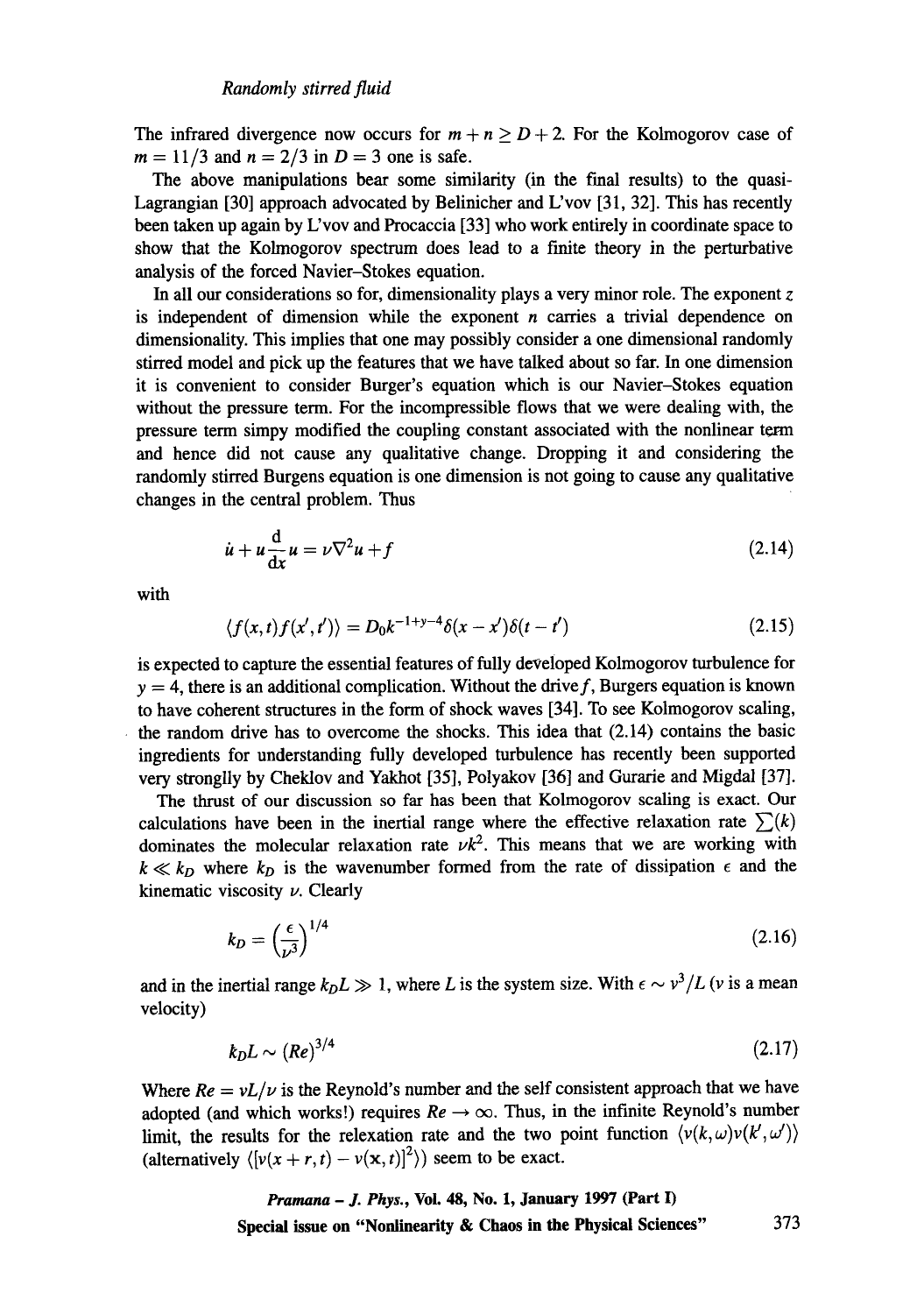We now have to face the fact that a whole class of experiments yield results for higher order structure factors [38-41] that are at variance with the Kolmogorov expectations. If one investigates the structure factor  $\left\langle v(x+r,t) - v(x,t) \right\rangle^P$ , then the exponent specifying the r-dependence does not depend linearly on  $p$ . On the other hand assuming that once the two point function has been shown to be finite, there would be no new divergences in the higher order correlations and hence the exponent for the pth-order structure factor should be a linear function of p. The correlation function  $\langle \epsilon(x+r)\epsilon(x) \rangle$  in particular is of great interest  $(\epsilon(x)$  is the dissipation rate at the point x, averaged over a local area) since in the Kolmogorov picture it has no r-dependance. Various experiments reveal  $\langle \epsilon(x+r)\epsilon(x)\rangle \sim r^{-\mu}$  with  $\mu$  a small number (about 0.20). This phenomenon is known as intermittency and  $\mu$  is often called the intermittency exponent. We will return to this issue in § 3.

The Kolmogorov picture in two dimensions is special because there are two cascades to contend with—energy and enstrophy. Enstrophy is defined as  $(\nabla \times \mathbf{v})^2$ . The direction of the cascades can be determined by an argument due to Kraichnan [42]. With two conserved quantities,

$$
E = \frac{1}{2} \int v^2(x) d^2x = \frac{1}{2} \sum_{k} |v(k)|^2 = \int_0^\infty E(k) dk
$$

and

$$
N = \frac{1}{2} \int (\nabla \times \mathbf{v})^2 d^2 x = \frac{1}{2} \sum_{k} k^2 |v(k)|^2 = \int W(k) dk
$$

where  $E(k)$  and  $W(k)$  are the energy and enstrophy spectrum respectively. The canonical probability distribution for fluctuating  $E$  and  $N$  is clearly

$$
P \sim e^{-\beta E - \mu N} = e^{-\frac{1}{2} \sum (\beta + \alpha k^2) |v_k|^2}.
$$
 (2.18)

This leads to

$$
\langle |\nu_k|^2 \rangle = (\beta + \alpha k^2)^{-1} \tag{2.19}
$$

and consequently

$$
E(k) = \frac{k}{\beta + \alpha k^2}
$$

and

$$
W(k) = \frac{k^3}{\beta + \alpha k^2}
$$

The enstrophy spectrum  $W(k) \sim k$  for high wave number and hence is clearly concentrated towards high wave number side. A spectrum with  $W(k) \sim k^x$ ,  $x < 1$ , will be out of equilibrium and will proceed towards equilibrium by cascading enstrophy from low to high wave numbers. Energy conservation would then demand an inverse cascade of energy. The enstrophy cascade is dissipated by molecular viscosity at high wave vectors, while the inverse energy cascade causes a condensation phenomenon at low wave numbers. The Kolmogorov argument holds for the inverse energy cascade and one ends

# *Pramana - J. Phys.,* **Vol. 48, No. 1, January 1997 (Part I) Special issue on "Nonlinearity & Chaos in the Physical Sciences"**

374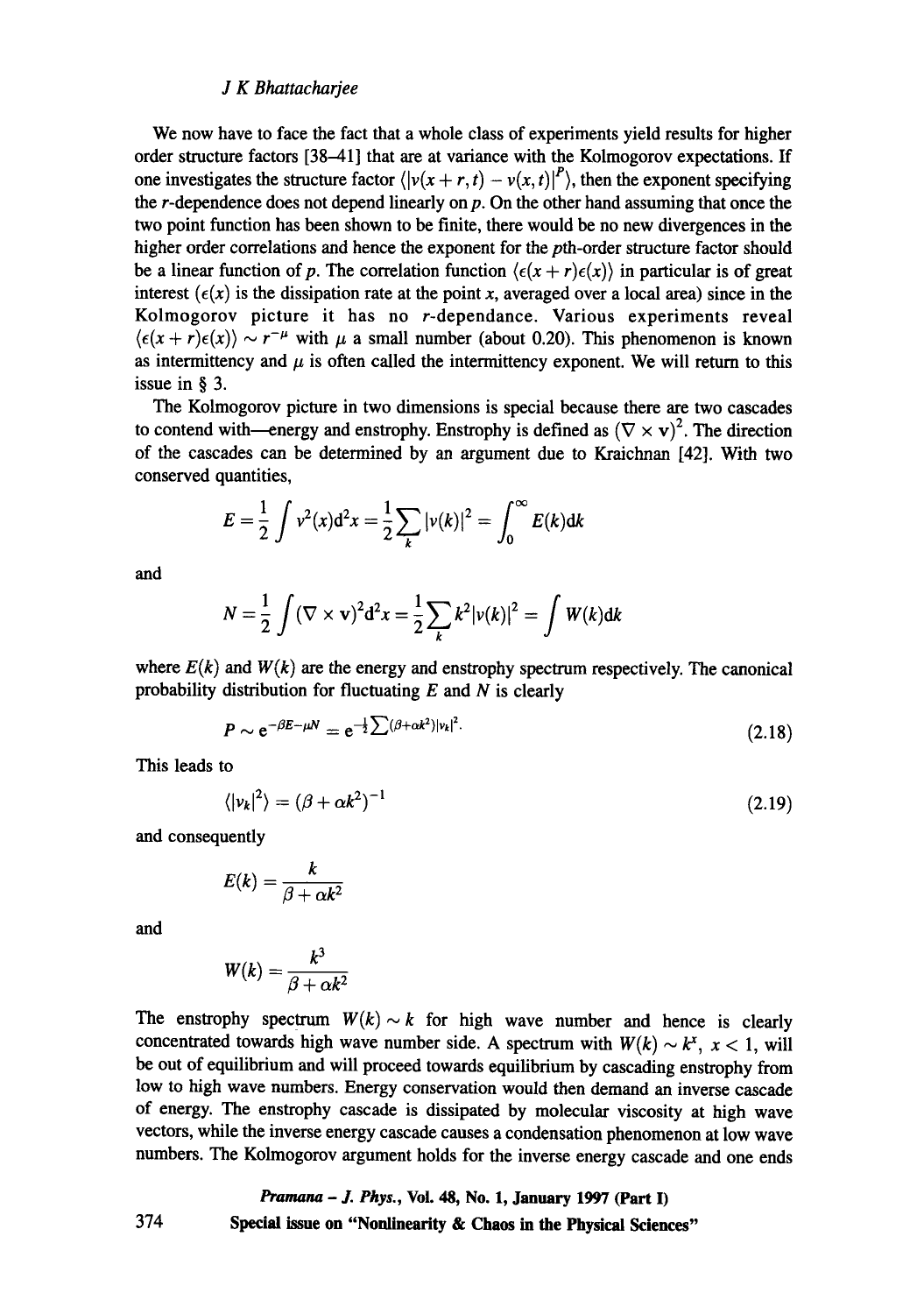## *Randomly stirred fluid*

up with  $E(k) \sim k^{-5/3}$ , while for the enstrophy cascade one has to set up the dimensional argument once more, postulating that in the inertial range  $E(K)$  is determined by the rate of injection of enstrophy ( $\epsilon_s$  say) and the local wave number k. This leads to  $E(k) \sim k^{-3}$ . The infrared difficulties that we talked about in the beginning of the section will appear here as well and a screening approximation will produce a self energy of the form given in (2.13). For the energy cascade in  $D = 2$ ,  $m = 8/3$  and  $n = 2/3$  and the inequality  $m + n < D + 2$  is satisfied which makes the theory finite. For the enstrophy cascade on the other hand,  $m = 4$  and  $n = 0$  and we have  $m + n = D + 2$ . That means a genuine logarithimic divergence and hence for the enstrophy cascade [44–46]

$$
E(k) = c_0(\epsilon_s)^{2/3} k^{-3} (\ln k / k_0)^{-1/3}.
$$
 (2.20)

Yet another problem where there exists multiple cascades is the magnetohydrodynamic turbulence [47-50]. The conserved quantities in the inviscid limit are the kinetic energy and the magnetic energy. Consequently, there is a magnetic energy flux and a kinetic energy flux and one can determine [51] the Kolmogorov constants etc., for this flow in a manner analogous to that for the pure fluid. The binary liquid is another example of a situation with different fluxes  $[52]$ —an energy flux and a concentration flux and a renormalization group program for that has been carried out [53,541 recently.

#### 3. **Subtleties**

This short section has to do with the question whether Kolmogorov scaling is exact for the forced Navier-Stokes equation or not. To set the stage, we begin with the earliest discussion [54, 55] of this topic. Soon after the publication of Kolmogorov's work, it was pointed out by Landau that the theory could be internally inconsistent. The dissipation rate  $\epsilon$  is found from Navier-Stokes equation to be expressible as

$$
\epsilon = \nu \int d^D r (\mathbf{v} \cdot \nabla^2 \mathbf{v})^2 = \sum_{\alpha, \beta} \frac{\nu}{2} \int d^D r \left( \frac{\partial v_\alpha}{\partial x_\beta} + \frac{\partial v_\beta}{\partial x_\alpha} \right)^2.
$$
 (3.1)

Being an integral over a fluctuating quantity, namely the velocity field, the dissipation rate  $\epsilon$  is expected to show fluctuations which are ignored in the Kolmogorov picture. It was not till two decades had passed that Kolmogorov and Obukhov returned to this issue and took Landau's objection into account by assuming that the local dissipation rate  $\epsilon_r$  at the point r (averaged over a small ball around r) had a log normal distribution i.e.,  $\ln \epsilon_r$ had a Gaussian distribution.

Kolmogorov assumed that the width  $\sigma$  of the distribution had the form

$$
\sigma^2 = \langle [\ln \epsilon_r - m]^2 \rangle = \begin{cases} A + 9\delta \ln L/r, & k_d r \gg 1 \\ A' + 9\delta \ln k_D L, & k_{D} r \ll 1 \end{cases}
$$
(3.2)

Where  $m = \langle \ln \epsilon_r \rangle$  and  $\delta$  is an universal number. The constants A and A' are determined by the large scale structure of the flow. The log normal distribution of  $\epsilon_r$  requires that the probability distribution  $P_r(a)$  for  $\epsilon_r = a$  is given by

$$
P_r(a) = \frac{1}{(2\pi\sigma^2 a^2)^{1/2}} e^{-(\ln a - m)^2/2\sigma^2}.
$$
\n(3.3)

*Pramana - J. Phys.,* **Voi. 48, No. 1, January 1997 (Part I)**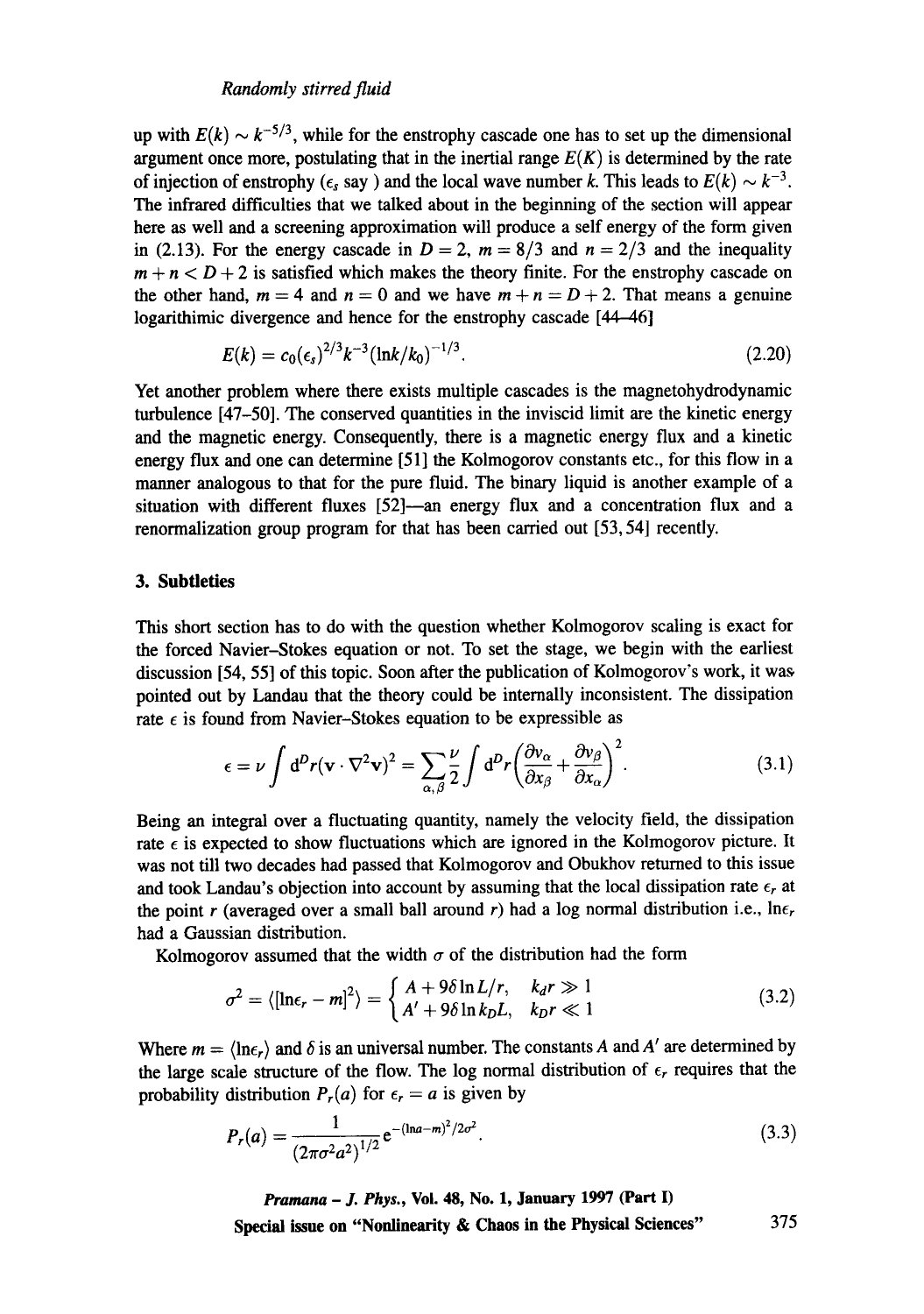This distribution leads to

$$
\langle \epsilon_r^p \rangle = e^{pm + \frac{1}{2}p^2 \sigma^2} \tag{3.4}
$$

and subsequently

$$
\langle |\mathbf{v}(\mathbf{x}+\mathbf{r},t)-\mathbf{v}(\mathbf{x},t)|^p \rangle \sim (r\bar{\epsilon})^{p/3} \left(\frac{L}{r}\right)^{(\delta/2)p(p-3)}
$$
(3.5)

The intermittency exponent defined in the previous section is obtained from  $p = 6$  and found to be  $\mu = 9\delta$ .

Experimental results on the high order structure factors do not quite agree with the pdependence of the exponent shown in (3.5), but they certainly follow the qualitative feature that the exponents are not a linear function of p. The deviation from linearity prompts a multifractal description, which in turn inspires a dynamical system description of turbulence in the form of shell models. We shall not discuss these issues here they will be addressed in detail by Pandit *et al* [56] in this volume. We will confine our discussion to the randomly stirred model.

The discussion of the previous section leads us to believe that the scaling of the two point function is exact in the high Reynold's number limit (finite Reynolds number corrections [57,58] have been found which provide correction-to-scaling and hence an appearance of deviation from Kolmogorov scaling). However, the case of higher order correlation functions had not been discussed till almost the mid-nineties. The natural quantity to focus on first is the exponent  $\mu$  and a lowest order calculation of the corresponding correlation function showed [59] a logarithmic behaviour i.e.,  $\langle \epsilon(\mathbf{x} + \mathbf{r}) \epsilon(\mathbf{x}) \rangle \sim \bar{\delta} \ln(L/r)$ . For small  $\mu$ , the  $r^{-\mu}$  behaviour can be expanded to give  $\mu$  ln(1/r) and  $\bar{\delta}$  can be identified with  $\mu$ . This yields a reasonable value of  $\mu$ . The work of Lebedev and L'vov [60] and subsequent calculations [61, 62] examine the structure of the relevant correlation function to all orders and conclude that a resummation can lead to a power law. However, they do not calculate the exponent explicitly.

Recent developments [35-37] very strongly support the idea that the higher order structure factors in the randomly stirred fluid do show deviations from pure Kolmogorov scaling. These have to do with the one dimensional Burgers equation-turbulence discussed before. Numerical work [35] does clearly show a non-zero  $\mu$  and analytical work from two different directions—operator products expansion [36] and WKB type analysis--reveals a non-Gaussian probability distribution [63].

#### **Acknowledgements**

The author is thankful to Dr Rahul Pandit for bringing references [36] and [37] to his attention.

## **References**

- [1] H Tennekes and Lumley, *A first course in turbulence* (MIT Press Cambridge, Massachusetts, 1972)
- [2] D C Leslie, *Developments in the theory of turbulence* (Clarendon Press, Oxford, 1972)

*Pramana - J. Phys.,* **Vol. 48, No. 1, January 1997 (Part I)**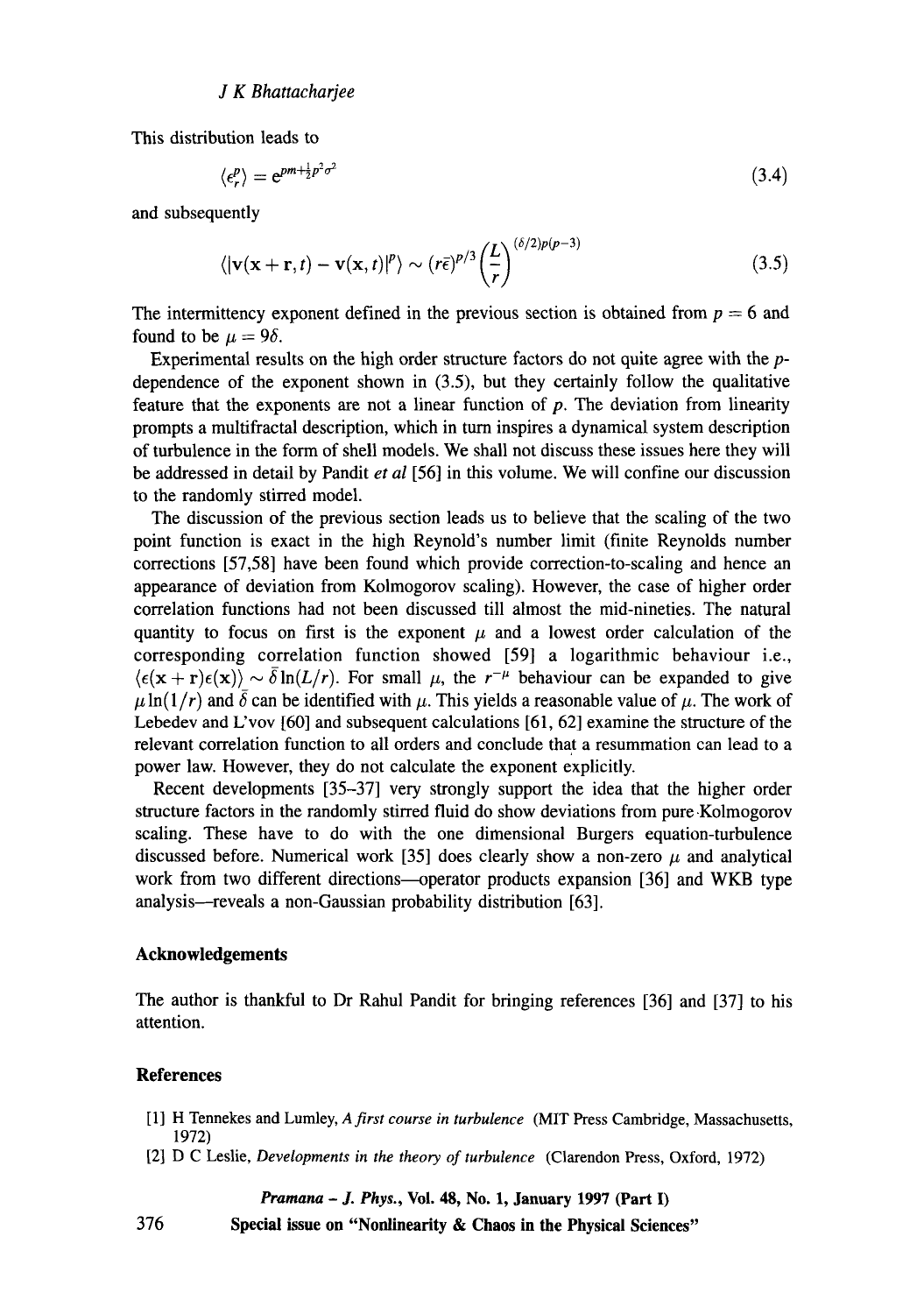- [3] S A Orszag, *Les Houches lectures on fluid dynamics* (Gordon and Breach, London) 1973
- [4] A S Monin and A M Yaglom, *Statistical fluid mechanics* (MIT Press, 1971) Vol. 2
- [5] M Lesieur, *Turbulence* (M Ninjhuis, Amsterdam, 1988)
- [6] W D McComb, *The physics offluid turbulence* (Clarendon Press, Oxford, 1990)
- [7] L Sirovich ed, *New perspectives in turbulence* (Springer-Verlag, Berlin, 1990)
- [8] E Ott, *Chaos in dynamical systems* (Cambridge University Press, 1993)
- [9] D Forster, D Nelson and M Stephen, *Phys. Rev.* A16 732 (1976)
- [10] C De Dominicis and P C Martin, *Phys. Rev.* A19, 419 (1979)
- [11] P C Martin and C De Dominics, *Prog. Theor. Phys.* (Suppl.) 64, 108 (1978)
- [12] A N Kolmogorov, *C R (Dokl) Acad. Sci. URSS* 30, 301 (1941)
- [13] H L Grant, R W Stewart and A Moillet, J. *Fluid Mech.* 12, 241 (1962), 13, 237 (1962)
- [14] C W Van Atta and J Park, in *Statistical models and turbulence* (Springer-Verlag, New York, 1972)
- [15] V Yakhot and S A Orszag, *Phys. Rev. Lett.* **57,** 1722 (1986); Z *Sci. Comput.* 1, 1 (1986)
- [16] J K Bhattacharjee, *Phys. Rev.* A40, 6374 (1989)
- [17] D Ronis, *Phys. Rev.* A36, 3322 (1987)
- [18] E V Teodorovich, *Sov. Phys. Dokl.* 33., 247 (1988); *Prikl. Matem. Mekhan.* USSR **53,** 340 (1989), *Sov. Phys. JETP* **75,** 472 (1992)
- [19] J K Bhattacharjee, J. *Phys.* A21, L551 (1988)
- [20] M Kardar, G Parisi and Y Zhang, *Phys. Rev. Lett.* 56, 889 (1986)
- [21] D W Wolf and J Villain, *Europhys. Lett.* 13, 389 (1991)
- [22] Z W Lai and S Das Sharma, *Phys. Rev. Lett.* 66, 2348 (1991)
- [23] J Krug, *Phys. Rev. Lett.* 72, 2907 (1994)
- [24] S Das Sharma, S V Ghaisas and J M Kim, *Phys. Rev.* FA9, 122 (1994)
- [25] J K Bhattacharjee, S Das Sharma and R Kotlyar, *Phys. Rev.* E53, R1313 (1996)
- [26] C Das Gupta, S Das Sharma and J M Kim, preprint (1996)
- [27] J K Bhattacharjee, *Phys. Fluids* A3, 8'79 (1991); *Mod. Phys. lett.* B7, 881 (1993)
- [28] J K Bhattacharjee, *J. Phys.* A27, L347 (1994)
- [29] S C Crow, J. *Fluid Mech.* 33, 1 (1968)
- [30] H Homer and R Lipowsky, Z. *Phys.* B33, 233 (1979)
- [31] V I Belinicher and V S L'vov, *Sov. Phys. JETP* **66,** 303 (1987)
- [32] V S L'vov, *Phys. Rep.* 207, 1 (1991)
- [33] V S L'vov and I Procaccia, *Phys. Rev.* E52, 3840, 3858 (1995)
- [34] P Saffman, in *Topics in Nonlinear Physics* edited by N J Zabusky (Springer Verlag, New York, 1968)
- [35] A Chekhlov and V Yakhot, *Phys. Rev.* E51, R2739 (1995)
- [36] A M Polyakov, *Phys. Rev.* E52, 6183 (1995)
- [37] V Gurarie and A Migdal, preprint (1996)
- [38] F Anselmet, Y Gagne, E J Hopfinger and R A Antonia, J. *Fluid mech.* 140, 63 (1984)
- [39] C Meneveau and K R Sreenivasan, *Phys. Rev. Lett.* 59, 1424 (1987)
- [40] C Meneveau and K R Sreenivasan, *Nucl. Phys.* (Proc. Suppl.) B2, 49 (1987)
- [41] K R Sreenivasan, *Ann. Rev. Fluid Mech.* 23, 539 (1991)
- [42] R H Kraichnan, *Phys. Fluids* 10, 1417 (1967)
- [43] G K Batchelor, *Phys. Fluids Suppl.* 12, 11-233 (1969)
- [44] R H Kraichnan, J. *Fluid Mech.* 47, 525 (1971)
- [45] P Olla, *Phys. Rev. Lett.* 67, 2464 (199l)
- [46] M K Nandy and J K Bhattacharjee, *Int. J. Mod. Phys.* B9, 1081 (1995)
- [47] R H Kraichnan, *Phys. Fluids* 8, 1385 (1965)
- [48] M Dobrowolny, A Mangeney and P Veltri, *Phys. Rev. Lett.* 45, 144 (1980)
- [49] W H Matthaeus and Y Zhon, *Phys. Fluids* 31, 3634 (1988)
- [50] S J Camargo and H Tasso, *Phys. Fluids* B4, 1199 (1992)
- [51] M K Verma and J K Bhattacharya, *Europhys. Lett.* 31, 195 (1995)
- [52] M K Nandy, *Topics in homogeneous isotropic turbulence* Ph.D. Thesis liT Kanpur, (1995).
- [53] M K Nandy and J K Bhattacharjee, submitted (1996)
- [54] A M Obukhov, J. *Fluid Mech.* 13, 77 (1962)

## *Pramana - J. Phys.,* **Vol. 48, No. 1, January 1997 (Part I)**